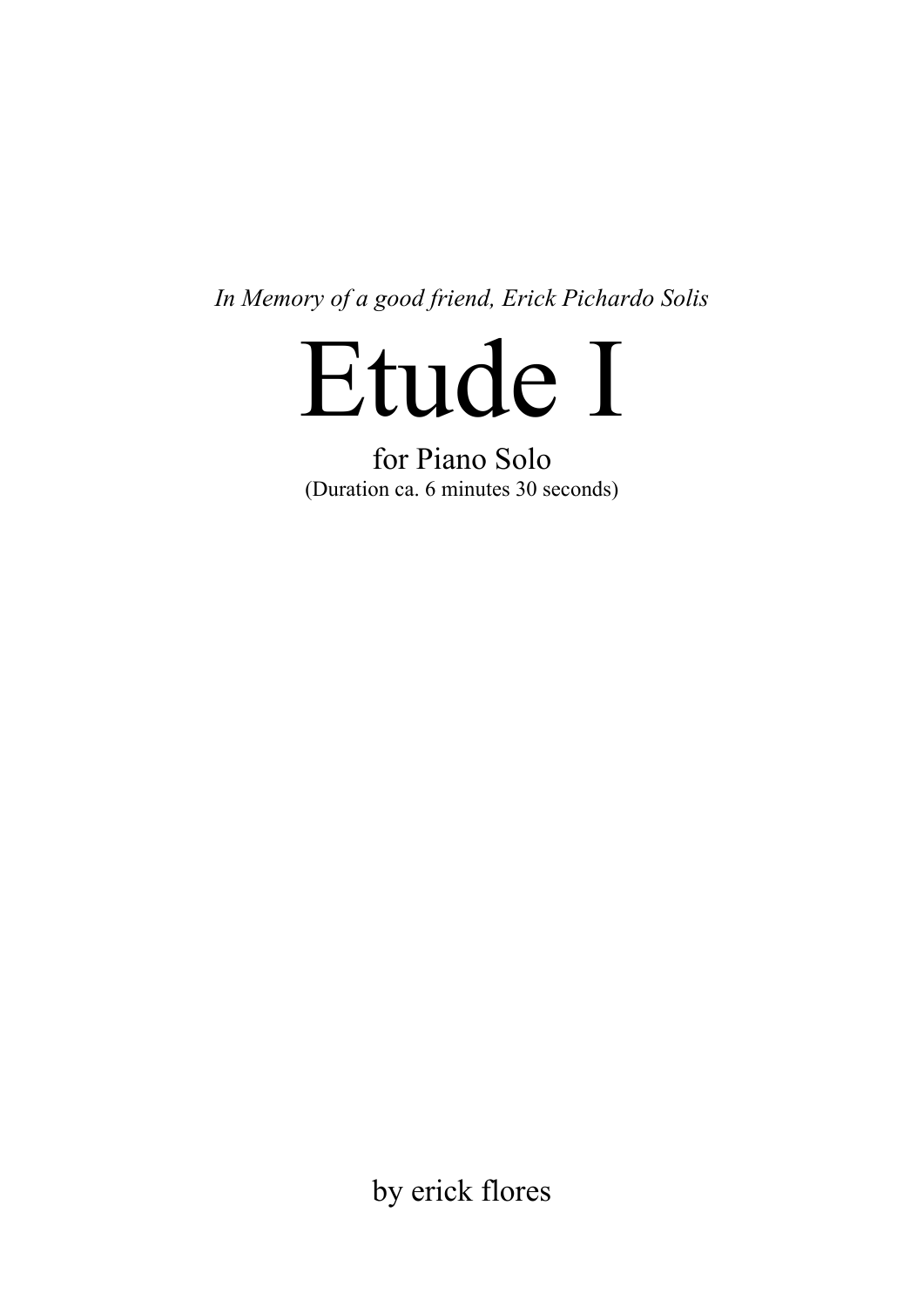In memory of a good friend, Erick Pichardo Solis.<br>  $Etude I$ 











© 2002 by erick flores All Rights Reserved.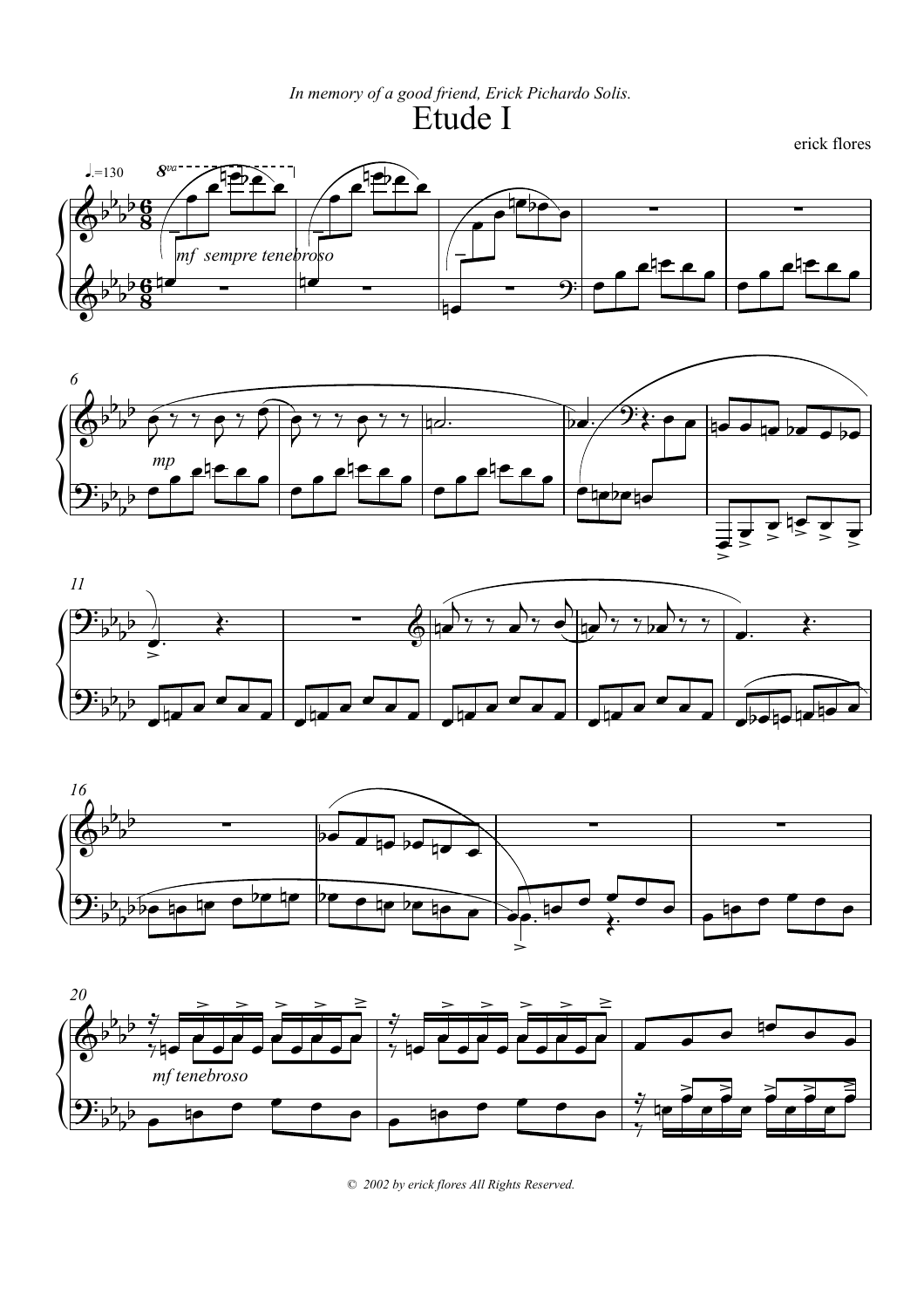







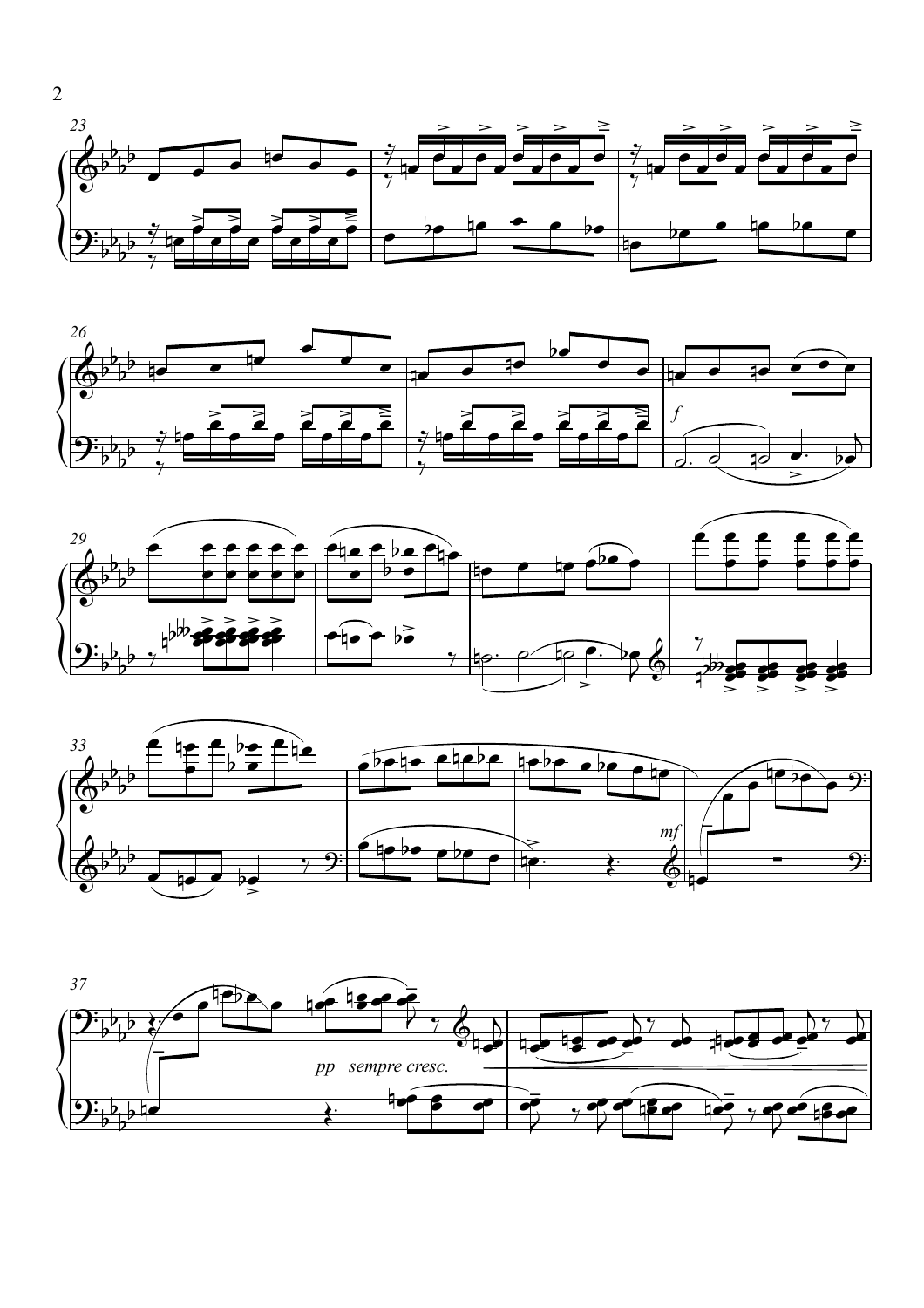